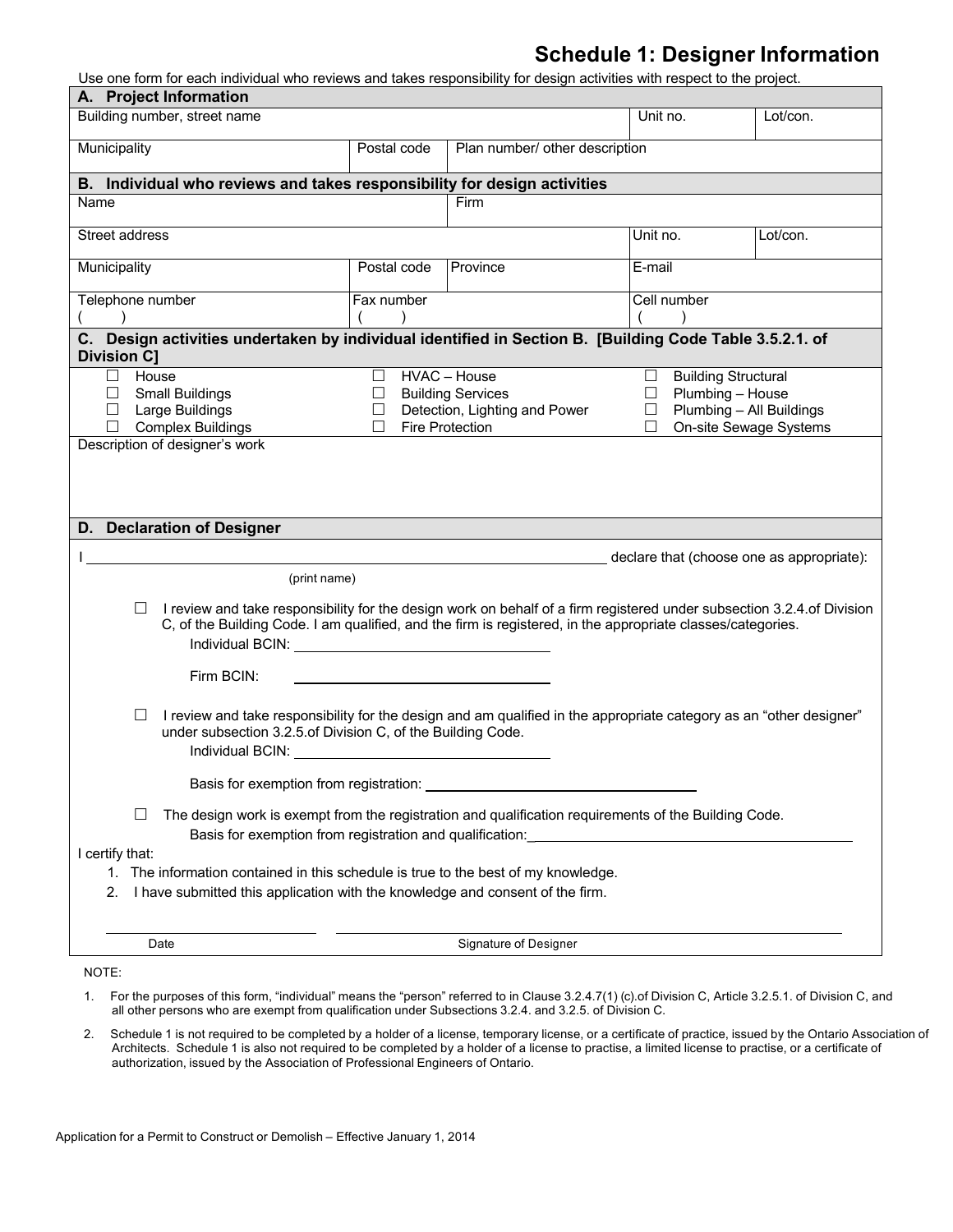## **Schedule 2: Sewage System Installer Information**

| <b>Project Information</b><br>Α.                                                                                                                                                                                                                                                                                                                                                            |                                                                                                            |                                                   |             |               |  |  |  |  |  |  |
|---------------------------------------------------------------------------------------------------------------------------------------------------------------------------------------------------------------------------------------------------------------------------------------------------------------------------------------------------------------------------------------------|------------------------------------------------------------------------------------------------------------|---------------------------------------------------|-------------|---------------|--|--|--|--|--|--|
| Building number, street name                                                                                                                                                                                                                                                                                                                                                                |                                                                                                            |                                                   | Unit number | Lot/con.      |  |  |  |  |  |  |
| Municipality<br>Postal code<br>Plan number/ other description                                                                                                                                                                                                                                                                                                                               |                                                                                                            |                                                   |             |               |  |  |  |  |  |  |
| Sewage system installer<br>В.                                                                                                                                                                                                                                                                                                                                                               |                                                                                                            |                                                   |             |               |  |  |  |  |  |  |
| Is the installer of the sewage system engaged in the business of constructing on-site, installing, repairing, servicing, cleaning or<br>emptying sewage systems, in accordance with Building Code Article 3.3.1.1, Division C?<br>Installer unknown at time of<br>Yes (Continue to Section C)<br>$\Box$<br>No (Continue to Section E)<br>⊔<br>$\Box$<br>application (Continue to Section E) |                                                                                                            |                                                   |             |               |  |  |  |  |  |  |
| Registered installer information (where answer to B is "Yes")<br>C.                                                                                                                                                                                                                                                                                                                         |                                                                                                            |                                                   |             |               |  |  |  |  |  |  |
| Name                                                                                                                                                                                                                                                                                                                                                                                        |                                                                                                            |                                                   | <b>BCIN</b> |               |  |  |  |  |  |  |
| Street address                                                                                                                                                                                                                                                                                                                                                                              |                                                                                                            |                                                   | Unit number | Lot/con.      |  |  |  |  |  |  |
| Municipality                                                                                                                                                                                                                                                                                                                                                                                | Postal code                                                                                                | Province                                          | E-mail      |               |  |  |  |  |  |  |
| Telephone number                                                                                                                                                                                                                                                                                                                                                                            | Fax                                                                                                        |                                                   | Cell number |               |  |  |  |  |  |  |
| Qualified supervisor information (where answer to section B is "Yes")<br>D.                                                                                                                                                                                                                                                                                                                 |                                                                                                            |                                                   |             |               |  |  |  |  |  |  |
| Name of qualified supervisor(s)                                                                                                                                                                                                                                                                                                                                                             |                                                                                                            | <b>Building Code Identification Number (BCIN)</b> |             |               |  |  |  |  |  |  |
|                                                                                                                                                                                                                                                                                                                                                                                             |                                                                                                            |                                                   |             |               |  |  |  |  |  |  |
| <b>Declaration of Applicant:</b><br>Е.                                                                                                                                                                                                                                                                                                                                                      |                                                                                                            |                                                   |             |               |  |  |  |  |  |  |
|                                                                                                                                                                                                                                                                                                                                                                                             |                                                                                                            |                                                   |             | declare that: |  |  |  |  |  |  |
| (print name)                                                                                                                                                                                                                                                                                                                                                                                |                                                                                                            |                                                   |             |               |  |  |  |  |  |  |
| I am the applicant for the permit to construct the sewage system. If the installer is unknown at time of application, I shall<br>⊔<br>submit a new Schedule 2 prior to construction when the installer is known;                                                                                                                                                                            |                                                                                                            |                                                   |             |               |  |  |  |  |  |  |
| $OR$<br>$\Box$<br>I am the holder of the permit to construct the sewage system, and am submitting a new Schedule 2, now that the installer is<br>known.                                                                                                                                                                                                                                     |                                                                                                            |                                                   |             |               |  |  |  |  |  |  |
| I certify that:                                                                                                                                                                                                                                                                                                                                                                             |                                                                                                            |                                                   |             |               |  |  |  |  |  |  |
| The information contained in this schedule is true to the best of my knowledge.<br>1.                                                                                                                                                                                                                                                                                                       |                                                                                                            |                                                   |             |               |  |  |  |  |  |  |
| 2.                                                                                                                                                                                                                                                                                                                                                                                          | If the owner is a corporation or partnership, I have the authority to bind the corporation or partnership. |                                                   |             |               |  |  |  |  |  |  |
|                                                                                                                                                                                                                                                                                                                                                                                             |                                                                                                            |                                                   |             |               |  |  |  |  |  |  |
| Date                                                                                                                                                                                                                                                                                                                                                                                        |                                                                                                            | Signature of applicant                            |             |               |  |  |  |  |  |  |
|                                                                                                                                                                                                                                                                                                                                                                                             |                                                                                                            |                                                   |             |               |  |  |  |  |  |  |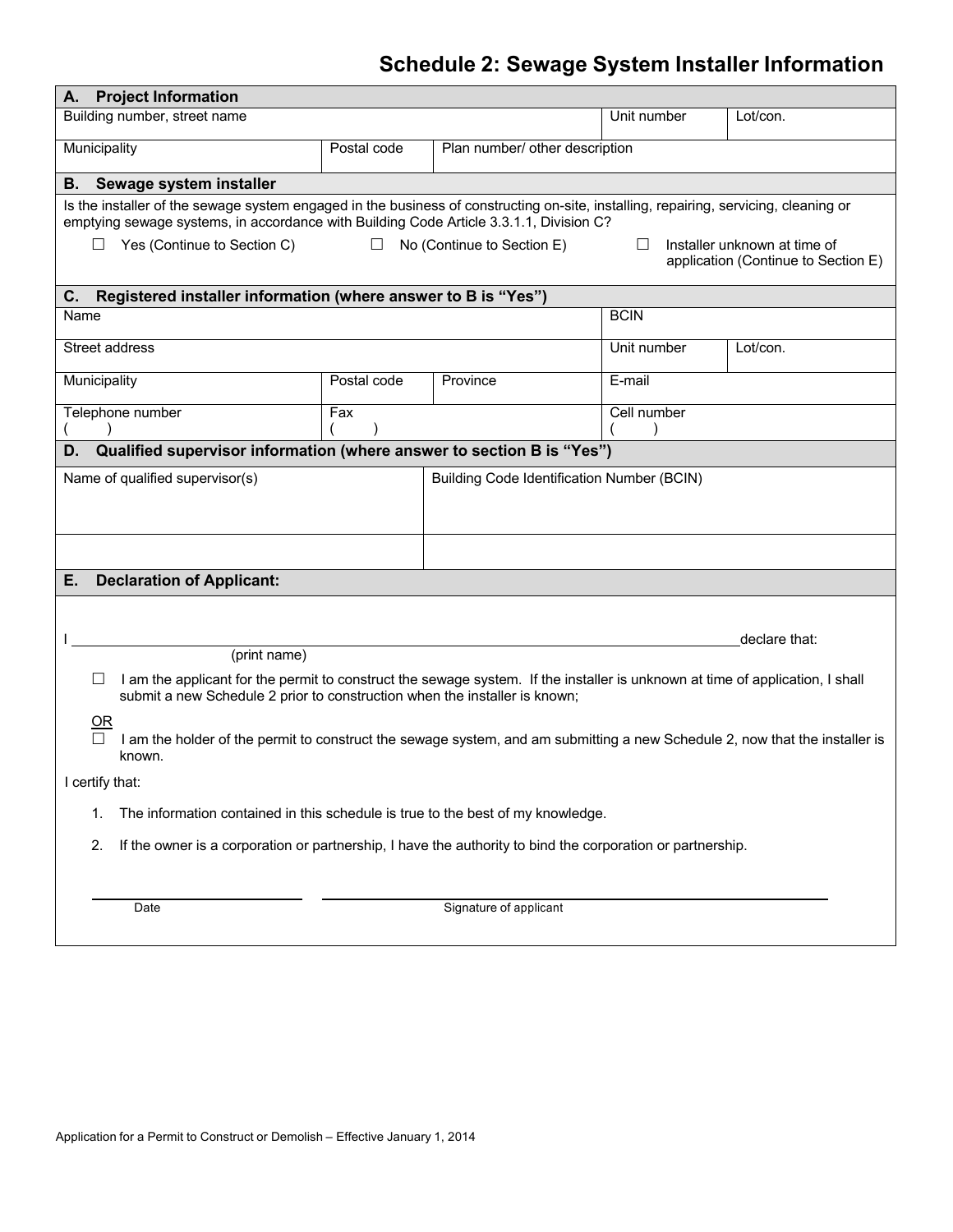#### **PROPOSED DESIGN SITE PLAN**

Indicate North Point and label the following required information:

|    | Septic Tank & Leaching Bed       | 8. Driveways / Parking Area           |
|----|----------------------------------|---------------------------------------|
|    | 2. Pump Chamber                  | 9. Property Lines                     |
|    | 3. Loading Rate Area             | 10. Foundation / Eave trough Drainage |
|    | 4. 15 metre Mantle Area          | 11. Lake / watercourse / pond         |
|    | 5. Proposed/ Existing Structures | 12. Steep slopes                      |
| 6. | <b>Water Supplies</b>            | 13. Direction of slope/water flow     |
|    | <b>Existing Sewage Systems</b>   |                                       |

| Designer Name        |                         | Signature              |        | Date |
|----------------------|-------------------------|------------------------|--------|------|
|                      |                         | <b>Office Use Only</b> |        |      |
| Site Visit Complete: | Yes                     | No                     | Date   |      |
| Approved:            | Yes                     | No.                    | File # |      |
| Reviewed By:         | Sewage System Inspector |                        | Date   |      |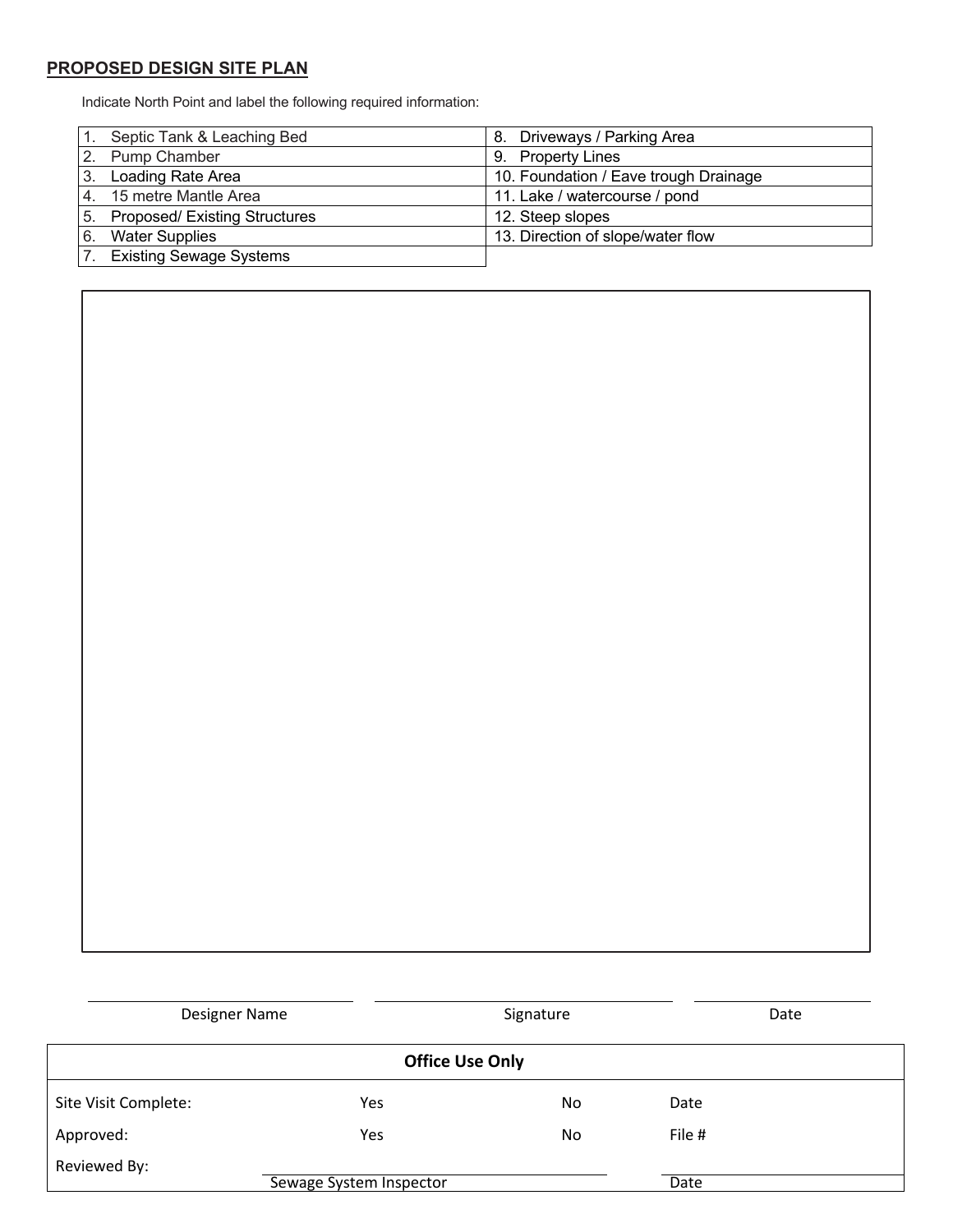# **Proposed Sewage System Design**

| <b>Class of</b><br>System:                                                                                                                                                                                                                                                                                                               | $2$ or $3$                                                                                                                               | 4 | 5 | Install<br>□ Repair |                                                                                                                                                                                                                                                                                                                        | <b>Test Hole Ready:</b>                                                                                        | Yes                                                                                                                                                       | No    |  |  |  |
|------------------------------------------------------------------------------------------------------------------------------------------------------------------------------------------------------------------------------------------------------------------------------------------------------------------------------------------|------------------------------------------------------------------------------------------------------------------------------------------|---|---|---------------------|------------------------------------------------------------------------------------------------------------------------------------------------------------------------------------------------------------------------------------------------------------------------------------------------------------------------|----------------------------------------------------------------------------------------------------------------|-----------------------------------------------------------------------------------------------------------------------------------------------------------|-------|--|--|--|
| <b>Water Supply:</b><br>Existing<br>Proposed<br><b>Drilled Well</b><br>Dug Well<br>Surface Water<br>Other: <u>with the contract of the contract of the contract of the contract of the contract of the contract of the contract of the contract of the contract of the contract of the contract of the contract of the contract of t</u> |                                                                                                                                          |   |   |                     | <b>Soil Conditions:</b><br>Level                                                                                                                                                                                                                                                                                       | Est. Perc Rate ________min/cm<br>Bedrock Level ______ m<br>High Water ________ m<br><b>Date of Assessment:</b> | SOIL CONDITION<br>Depth (metres)<br>Soil Type<br>$\overline{0}$<br>0.5<br>$1.0$ $\Box$<br>$1.5$ $\Box$<br>Show Rock Elevation<br>Show Water Table _____ W |       |  |  |  |
|                                                                                                                                                                                                                                                                                                                                          |                                                                                                                                          |   |   |                     | <b>Site Information</b>                                                                                                                                                                                                                                                                                                |                                                                                                                |                                                                                                                                                           |       |  |  |  |
|                                                                                                                                                                                                                                                                                                                                          | <b>Fixture Unit Type</b>                                                                                                                 |   |   | <b>Number</b>       |                                                                                                                                                                                                                                                                                                                        | <b>Fixture Unit Value</b>                                                                                      | <b>Total</b>                                                                                                                                              |       |  |  |  |
| Bathroom Group (3+ Fixtures)                                                                                                                                                                                                                                                                                                             |                                                                                                                                          |   |   |                     |                                                                                                                                                                                                                                                                                                                        | 6                                                                                                              |                                                                                                                                                           |       |  |  |  |
| 2 Piece Powder Room                                                                                                                                                                                                                                                                                                                      |                                                                                                                                          |   |   |                     |                                                                                                                                                                                                                                                                                                                        | 5.5                                                                                                            |                                                                                                                                                           |       |  |  |  |
| <b>Clothes Washer</b>                                                                                                                                                                                                                                                                                                                    |                                                                                                                                          |   |   |                     |                                                                                                                                                                                                                                                                                                                        | 1.5                                                                                                            |                                                                                                                                                           |       |  |  |  |
| <b>Laundry Sink</b>                                                                                                                                                                                                                                                                                                                      |                                                                                                                                          |   |   |                     |                                                                                                                                                                                                                                                                                                                        | 1.5                                                                                                            |                                                                                                                                                           |       |  |  |  |
| <b>Kitchen Sink</b>                                                                                                                                                                                                                                                                                                                      |                                                                                                                                          |   |   |                     |                                                                                                                                                                                                                                                                                                                        | 1.5                                                                                                            |                                                                                                                                                           |       |  |  |  |
| Other                                                                                                                                                                                                                                                                                                                                    |                                                                                                                                          |   |   |                     |                                                                                                                                                                                                                                                                                                                        |                                                                                                                |                                                                                                                                                           |       |  |  |  |
|                                                                                                                                                                                                                                                                                                                                          |                                                                                                                                          |   |   |                     |                                                                                                                                                                                                                                                                                                                        | <b>Total Fixture Units:</b>                                                                                    |                                                                                                                                                           |       |  |  |  |
| Total Number of Bedrooms (includes bunkies, lofts, etc.):                                                                                                                                                                                                                                                                                |                                                                                                                                          |   |   |                     |                                                                                                                                                                                                                                                                                                                        |                                                                                                                |                                                                                                                                                           |       |  |  |  |
| Total Area of Living Space on Property (includes bunkies, lofts, etc.):                                                                                                                                                                                                                                                                  |                                                                                                                                          |   |   |                     |                                                                                                                                                                                                                                                                                                                        |                                                                                                                | m <sup>2</sup>                                                                                                                                            |       |  |  |  |
| <b>Daily Sewage Flow Calculation:</b><br>A. Base Flow from Number of Bedrooms:<br><b>B.</b> Additional Bedrooms over 5:<br>C. Each Additional Fixture Unit over 20:<br><b>D.</b> Living Space up to $200m^2$ :                                                                                                                           | i. Each 10m2 over 200m2 up to $400m^2$ :<br>ii. Each 10m2 over 400m2 up to $600m^2$ :<br>iii. Each 10m2 Greater Than 600m <sup>2</sup> : |   |   |                     |                                                                                                                                                                                                                                                                                                                        | $L$ (max. 5)<br>$x500 =$ _________________ L<br>$x50=$<br>$x100 =$<br>$x75 =$<br>$x50 =$                       |                                                                                                                                                           |       |  |  |  |
|                                                                                                                                                                                                                                                                                                                                          |                                                                                                                                          |   |   |                     |                                                                                                                                                                                                                                                                                                                        | Total Daily Sewage Flow(Q): $(A + B, C, or D) =$                                                               |                                                                                                                                                           | L/day |  |  |  |
| Tank(s)                                                                                                                                                                                                                                                                                                                                  |                                                                                                                                          |   |   |                     | Minimum Required                                                                                                                                                                                                                                                                                                       |                                                                                                                | Proposed                                                                                                                                                  |       |  |  |  |
| Septic Tank Size: Daily Sewage Flow(Q) ×2                                                                                                                                                                                                                                                                                                |                                                                                                                                          |   |   |                     | $=$ $\frac{1}{2}$ $\frac{1}{2}$ $\frac{1}{2}$ $\frac{1}{2}$ $\frac{1}{2}$ $\frac{1}{2}$ $\frac{1}{2}$ $\frac{1}{2}$ $\frac{1}{2}$ $\frac{1}{2}$ $\frac{1}{2}$ $\frac{1}{2}$ $\frac{1}{2}$ $\frac{1}{2}$ $\frac{1}{2}$ $\frac{1}{2}$ $\frac{1}{2}$ $\frac{1}{2}$ $\frac{1}{2}$ $\frac{1}{2}$ $\frac{1}{2}$ $\frac{1}{2$ |                                                                                                                | $=$ $\frac{1}{2}$                                                                                                                                         |       |  |  |  |
| <b>Filter Bed</b><br>Filter Bed Area:                                                                                                                                                                                                                                                                                                    |                                                                                                                                          |   |   | No of Pods: $\_\_$  | <3000L/day DSF÷75= ________ m <sup>2</sup><br>$>$ 3000L/day DSF÷50= _________ m <sup>2</sup>                                                                                                                                                                                                                           | Proposed $\_\_\_\_\_\_\_$ m <sup>2</sup><br>Arranged as _________ x _______                                    | Proposed $\frac{1}{2}$ m <sup>2</sup><br>m <sup>2</sup>                                                                                                   |       |  |  |  |
| Distribution Type:                                                                                                                                                                                                                                                                                                                       |                                                                                                                                          |   |   | Pipe                |                                                                                                                                                                                                                                                                                                                        | Chamber                                                                                                        |                                                                                                                                                           |       |  |  |  |
| <b>Expanded Contact Area:</b>                                                                                                                                                                                                                                                                                                            |                                                                                                                                          |   |   |                     | $QT+850=$ m <sup>2</sup>                                                                                                                                                                                                                                                                                               |                                                                                                                | Proposed $\frac{1}{2}$ m <sup>2</sup>                                                                                                                     |       |  |  |  |
| If Raised, Height above existing grade to bottom of stone layer:                                                                                                                                                                                                                                                                         |                                                                                                                                          |   |   |                     |                                                                                                                                                                                                                                                                                                                        | m                                                                                                              |                                                                                                                                                           |       |  |  |  |
|                                                                                                                                                                                                                                                                                                                                          |                                                                                                                                          |   |   |                     | OR                                                                                                                                                                                                                                                                                                                     |                                                                                                                |                                                                                                                                                           |       |  |  |  |
| <b>Conventional Trench</b><br>Request for Reduction: Type _______________<br>Percolation Rate of Fill (if required): _______ min/cm<br>If Raised, Height above existing grade to bottom of stone layer:                                                                                                                                  |                                                                                                                                          |   |   |                     |                                                                                                                                                                                                                                                                                                                        | $DSF \times T \div 300 =$ m<br>m                                                                               |                                                                                                                                                           |       |  |  |  |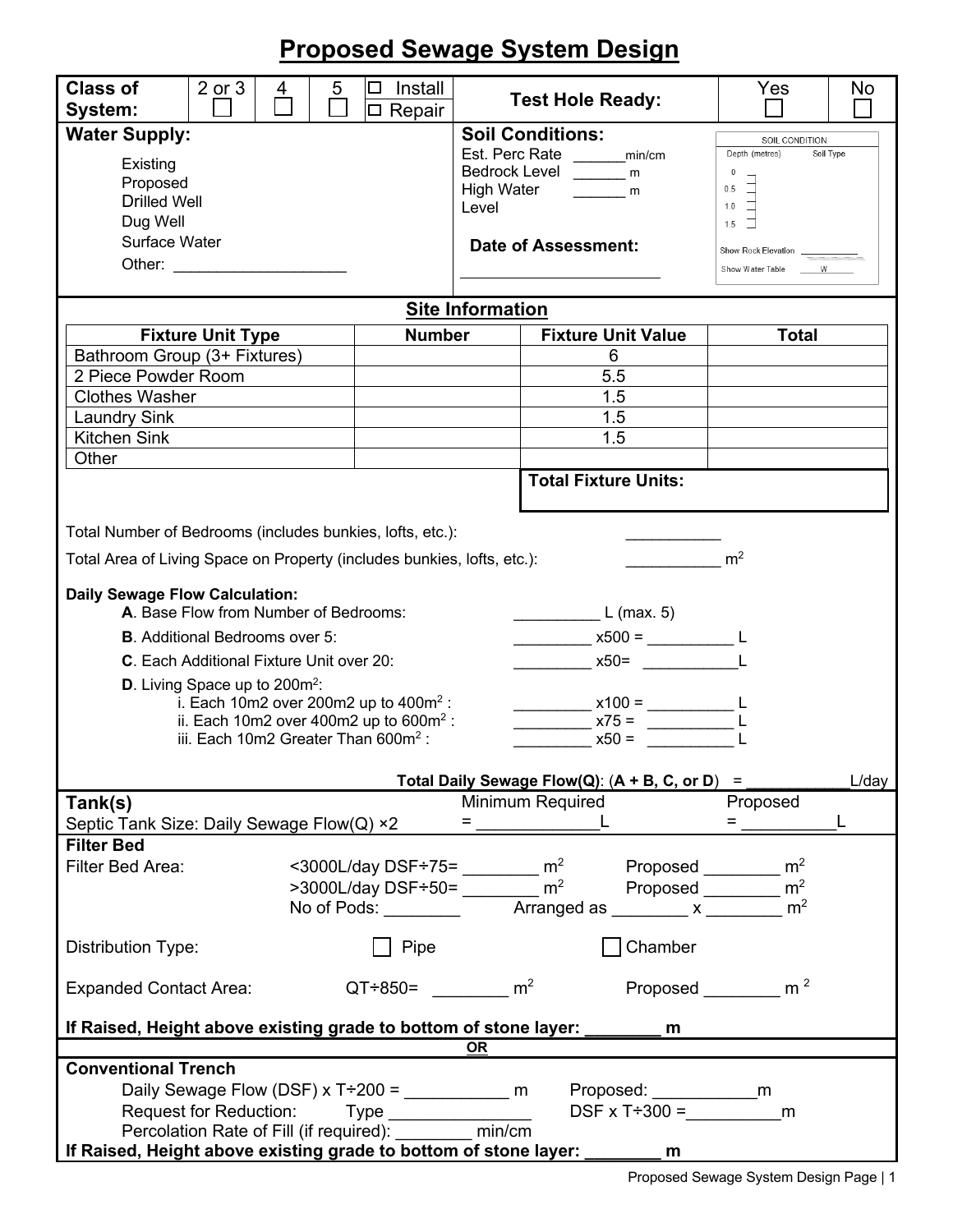| <b>Loading Rate Area</b>      |                                                    |                            |                |
|-------------------------------|----------------------------------------------------|----------------------------|----------------|
|                               |                                                    |                            |                |
|                               | Daily Sewage Flow ÷ Loading Rate Factor =          | m <sup>2</sup> Proposed:   | m <sup>2</sup> |
|                               | <b>Receiving Soil Percolation Rate</b>             | <b>Loading Rate Factor</b> |                |
|                               | $1 < T \le 20$                                     | 10                         |                |
|                               | $20 < T \leq 35$                                   | 8                          |                |
|                               | $35 < T \le 50$                                    | 6                          |                |
|                               | T > 50                                             | 4                          |                |
| 15m Extended Mantle Required: | Yes                                                | <b>Native</b><br>No        |                |
|                               | <b>Higher Treatment Level Proposed? (Details):</b> |                            |                |
|                               |                                                    |                            |                |
|                               |                                                    |                            |                |
|                               |                                                    |                            |                |
|                               |                                                    |                            |                |
|                               |                                                    |                            |                |





**B** – Proposed depth of Excavation to Water Table/ Bedrock \_\_\_\_\_\_\_\_\_m